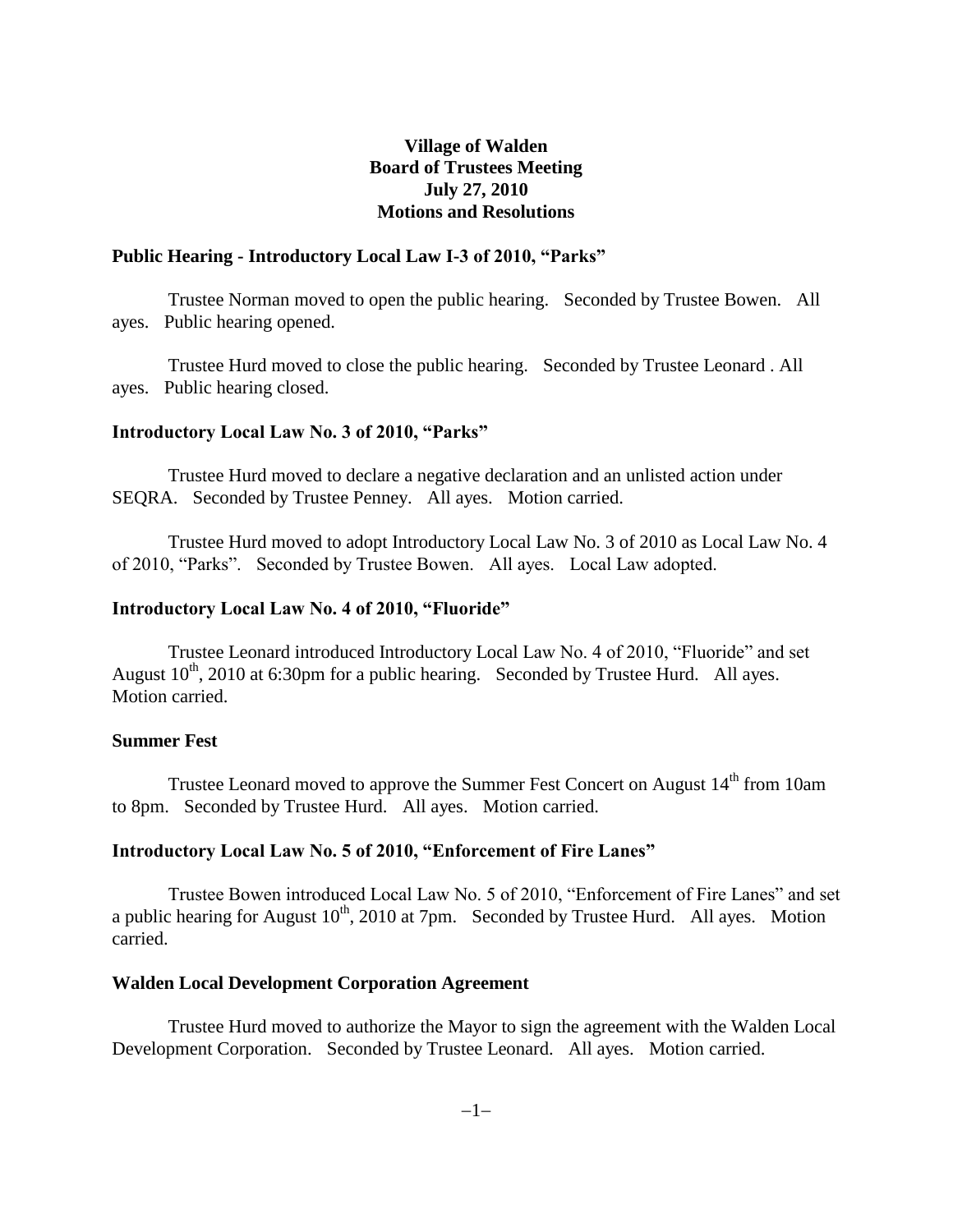#### **Municipal Square**

Trustee Norman moved to approve the scope of the project, benches, signs and recycling cans. Seconded by Deputy Mayor Rumbold. All ayes. Motion carried.

Trustee Bowen moved to authorize the manager to sign a contract with the Walden Community Council for the use of up to \$10,000 of village funds which will be received from Walden Community Council and go into Gifts and Donations, building maintenance to front the money to be reimbursed to WCC by the State back to the village. Seconded by Trustee Hurd. All ayes. Motion carried.

### **Valley Avenue Block Party**

Trustee Norman moved to approve the block party on Valley Avenue on August 28, 2010. Seconded by Trustee Hurd. All ayes. Motion carried.

## **Approval of the Minutes**

Deputy Mayor Rumbold moved to adopt the minutes of July 13, 2010. Seconded by Trustee Hurd. All ayes. Minutes adopted.

## **Audited Bills**

Trustee Norman moved to pay the audited bills of July 27, 2010. Seconded by Trustee Penney. All ayes. Motion carried.

## **Adjournment**

Mayor Maher moved to adjourn. Seconded by Trustee Hurd. All ayes. Meeting adjourned.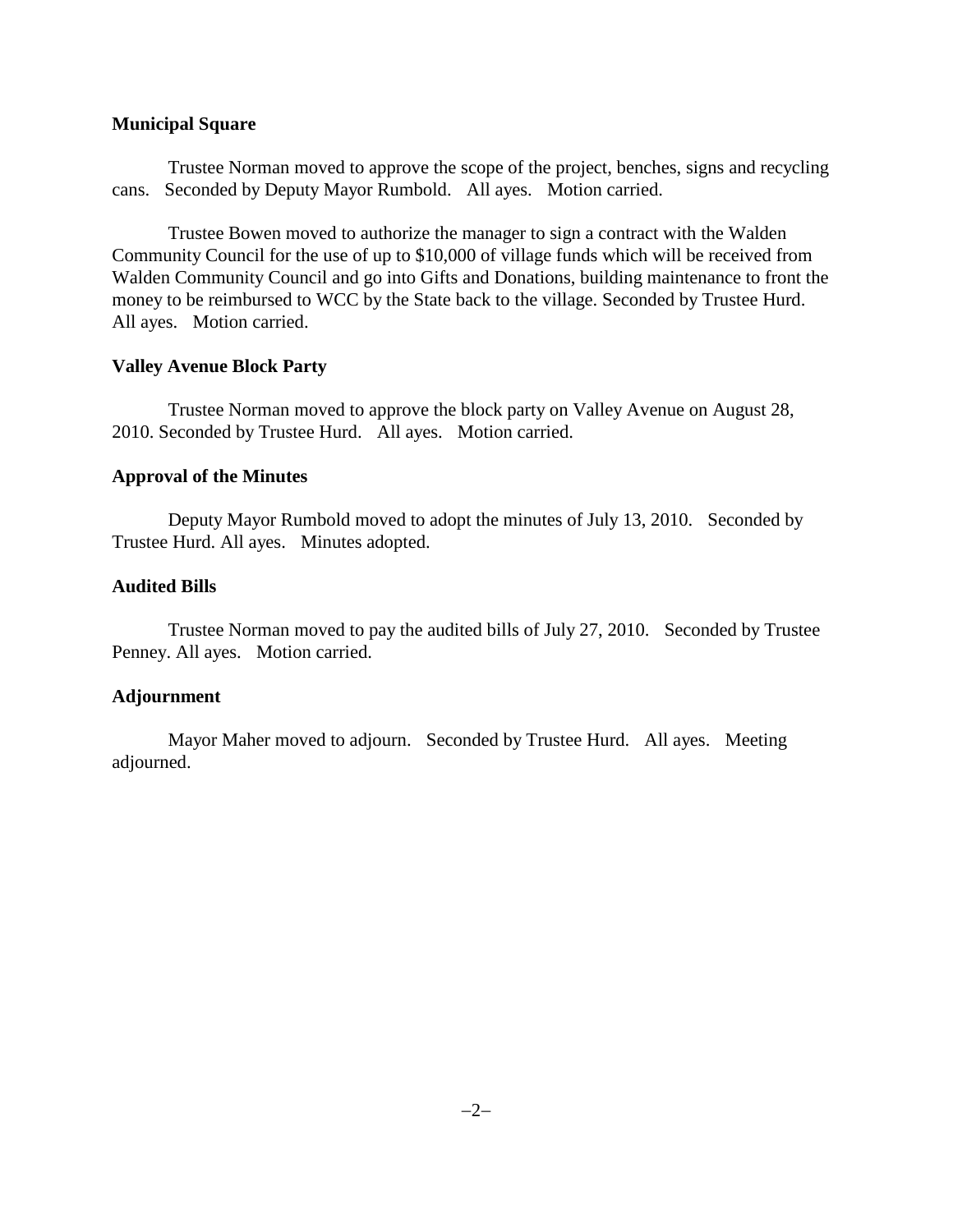## **Village of Walden Board of Trustees Meeting July 27, 2010**

Mayor Brian Maher called the regular meeting of the Village of Walden Board of Trustees to order at 6:30 pm.

On roll call the following were:

| Present:      | Mayor    | <b>Brian Maher</b>                                                                             |
|---------------|----------|------------------------------------------------------------------------------------------------|
|               |          | Deputy Mayor Sue Rumbold                                                                       |
|               | Trustees | <b>Richard Hurd</b>                                                                            |
|               |          | <b>Edmund Leonard</b>                                                                          |
|               |          | <b>Bernard Bowen</b>                                                                           |
|               |          | Mary Jean Norman                                                                               |
|               |          | Randi-Lee Penney                                                                               |
| Also Present: |          | John Revella, Village Manager<br>Nancy Mitchell, Village Clerk<br>Kevin Dowd, Village Attorney |

### **Public Hearing - Introductory Local Law I-3 of 2010, "Parks"**

Mayor Maher read the Notice of Hearing and presented the affidavit of publication and affidavit of posting notice.

Trustee Norman moved to open the public hearing. Seconded by Trustee Bowen. All ayes. Public hearing opened.

Mary Ellen Matise, 21 Clinton Street stated that the Veterans Memorial Park is wonderful and she is glad it is going to be accepted as a park and it will be protected. Besdesky Park has had issues over the years, but hopefully this will correct any oversights.

Trustee Hurd moved to close the public hearing. Seconded by Trustee Leonard . All ayes. Public hearing closed.

## **Village Manager's Report**

Manager Revella advised the board that the Westwood Drive project has three catch basins to install. He has been working with the village mechanic to complete the specifications for the new DPW vehicles. They were put through under state bid. There is a draft proposal for Beazer Homes, punch list. There is a time line of October for that to be completed.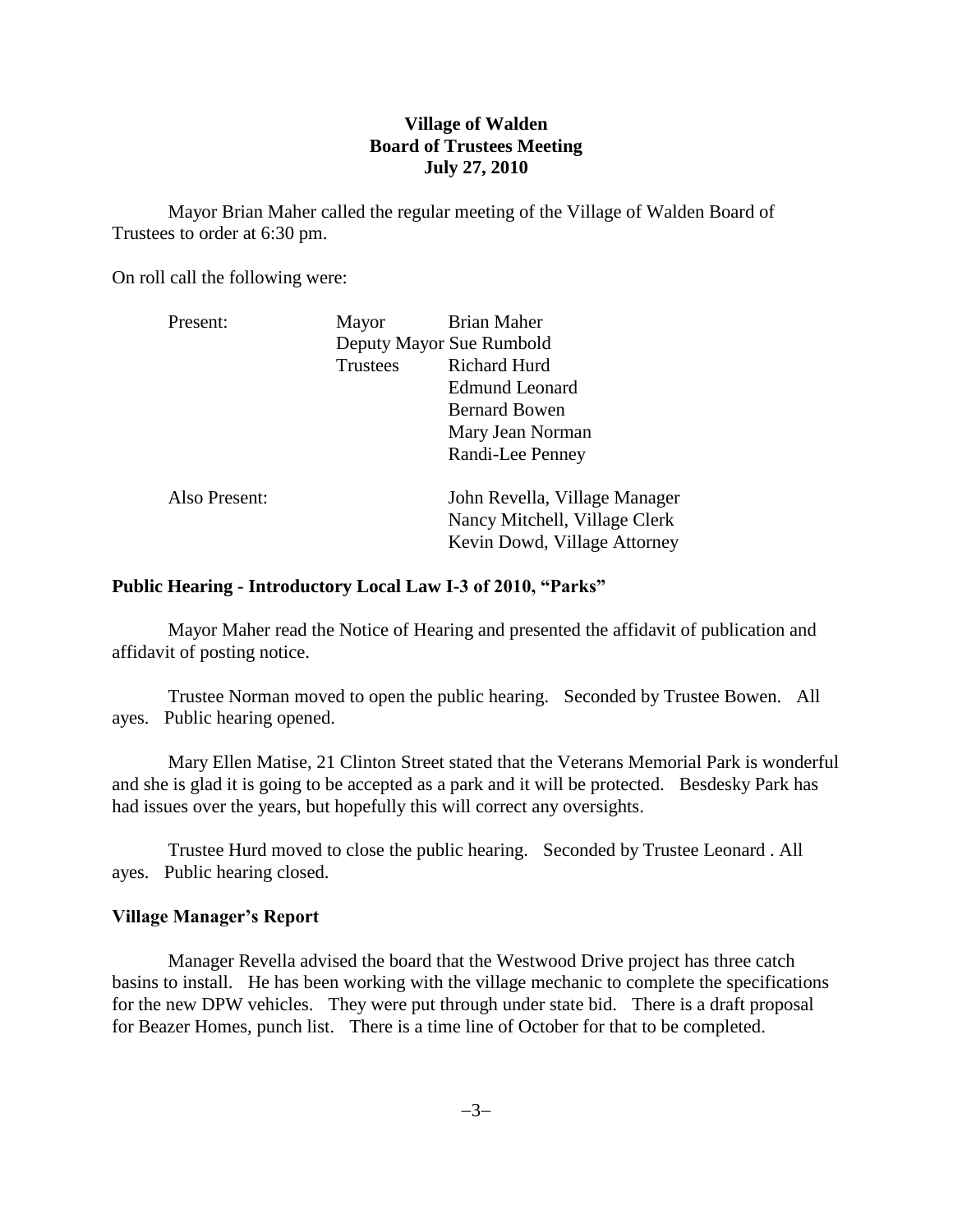Deputy Mayor Rumbold asked when that project was completed.

Mr. Dowd indicated last year.

Deputy Mayor Rumbold asked when the last house was built.

Mr. Dowd stated that the last CO was issued the end of the year or in the fall. He will verify that.

Trustee Leonard stated that the last three houses were sold last year.

Deputy Mayor Rumbold asked when construction started.

Mr. Dowd stated about 2005.

Deputy Mayor Rumbold stated that she is astounded by the punch list. She hopes the village starts to do things differently and not allow this kind of thing to go on. She feels sorry fo the homeowners.

Mayor Maher asked if the residents saw the punch list.

Manager Revella stated that this punch list is a draft. It's just for the board to review.

Trustee Leonard stated that a lot of those issues, the heavy stuff was from the vacuum company that cleaned out the storm sewers. The residents weren't impacted by that.

Mayor Maher stated that the residents were promised certain things and he wants to make sure there is no discrepancy to the punch list and what was supposed to be done.

Manager Revella stated that once the punch list is finalized he believes it would be in the best interest if the board members could meet with the residents and himself to discuss the punch list before moving forward.

Mr. Dowd stated that the board has to look at the progress they make in the month of August. If they are slow in getting to the punch list we may want to start writing them in September. The more they do the less the village has to do.

Manager Revella stated that the DPW Civil Service hearing has been completed. The attorneys are doing the briefings for the hearing officer. They should hear something within 10 to 15 days. The next projects for DPW will be to continue catch basin maintenance, and replacing signs that are worn or missing. He asked the board to stop by DPW and see how the barn is organized and clean. Gracewood Court pavement was reviewed by our engineers. They advised us to see how it holds up during the winter. There is a one year maintenance bond once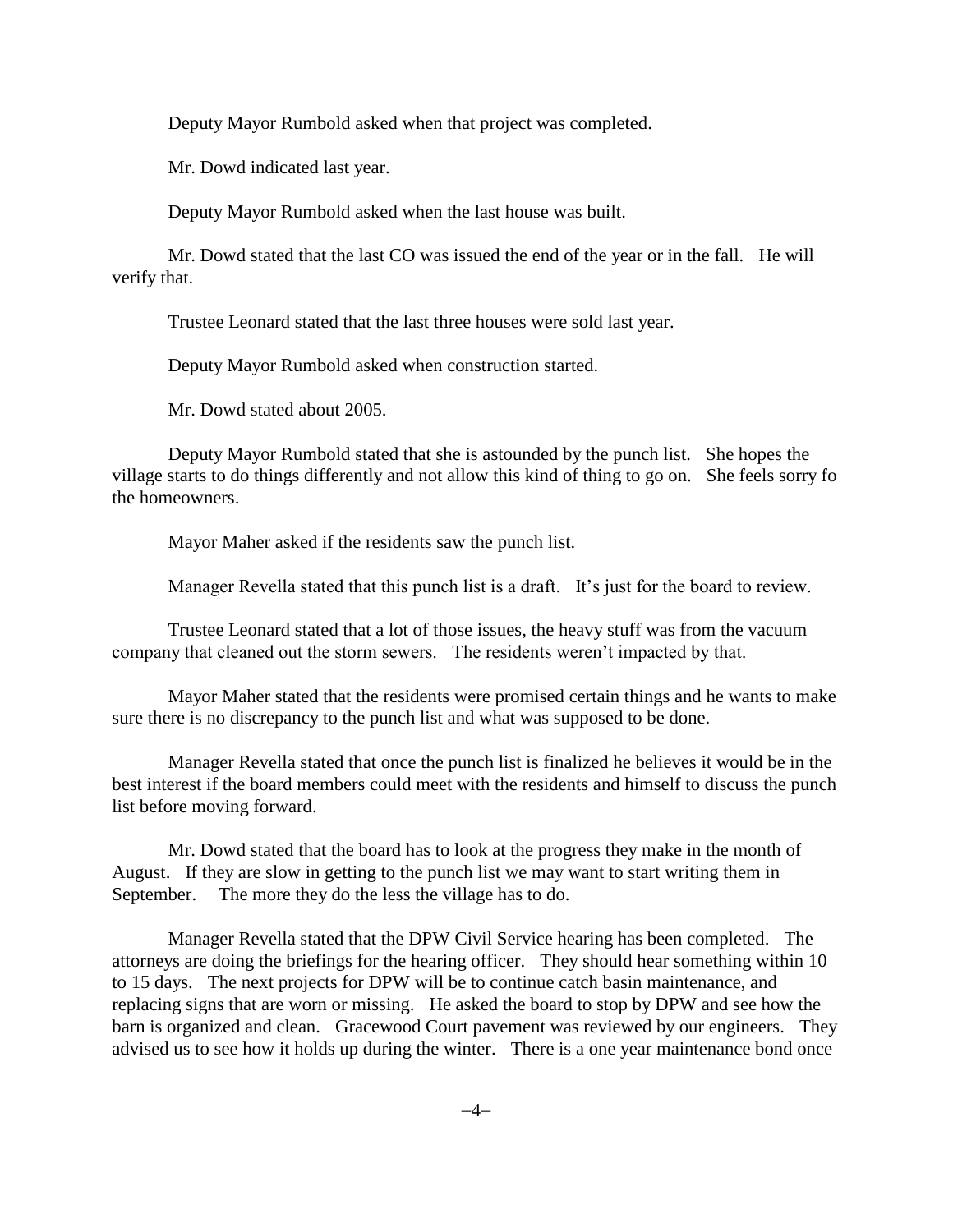dedicated. Some of the residents complained about the condition of the pavement and how it was installed. There have been several large breaks in our water system. They have been staying on top of them. They are waiting to hear back from Orange County Water Authority about the leak detection grant. They did purchase new leak detection equipment. The laborer for the water meters is also helping to alleviate some of that problem. They found some buildings that were never metered. There are some large commercial buildings that don't have functioning meters that haven't functioned for fifteen years. They are waiting for the second piece of playground equipment. That will be installed at Olley Park.

Trustee Norman asked if they can put the first piece in. It's been seven months.

Manager Revella stated that he doesn't have the specs on the see saw to make sure there is the right amount of room.

Manager Revella stated that they had at least 15 contractors attend the pre-bid walkthrough at the sewer plant. There have been several contractors who picked up packets for the telemetry, municipal building roof and the tennis courts.

Deputy Mayor Rumbold stated that Trustee Leonard sent an email about the other section of the roof, are they going to repair that.

Trustee Leonard stated that the east side is the most deteriorated and that is the longest. He went on the roof with the building inspector and its much worse then he thought. The metal is paper thin in spots, nails are popping, and the supports, wood is rotted. He will get together with Mr. Stickles and he will email everyone. He thinks fiberglass on the inside is their only option. This is a historical building, we can't remove it, it has to be repaired. He will email the board members.

Manager Revella stated that he noticed the columns at the entrance needs to be painted.

Trustee Leonard stated that DPW did it the last time.

Deputy Mayor Rumbold asked if that section of the roof can be done without doing the other section. Should they be done together.

Manager Revella stated that the bid is for the pitched roof. The flat roof he hasn't seen. He will go up with Mr. Stickles and get a cost estimate. They can be done separately.

Manager Revella stated that the washout on the rail trail has been fixed by the Town of Montgomery DPW. We still don't have an agreement with the town for maintenance.

Trustee Hurd stated that about midway on the rail trail there are two large signs that are in the rail trail right of way. They say private property. They propose a hazard to people biking.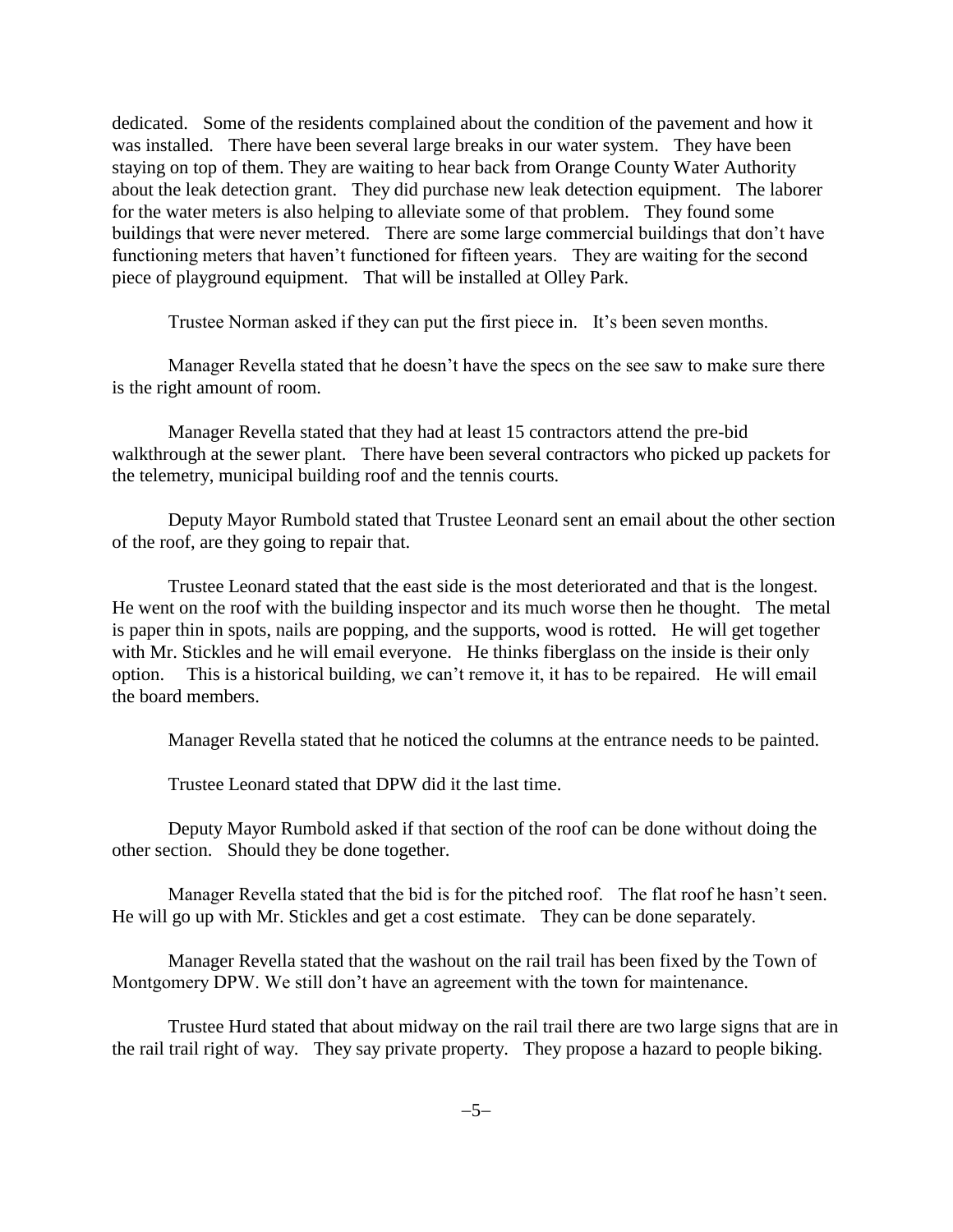He asked the manager to mention it to the town.

Trustee Leonard stated that the entrance to the rail trail is washing out and it seems like the water is going over the storm drain.

Manager Revella stated that the drain at the top is being circumvented by the water. He has photographs. He reminded anyone who is interested in the park comprehensive plan committee or village comprehensive plan committee to send a letter of intent.

Deputy Mayor Rumbold asked if there were planning board minutes when they discussed Gracewood Court and the storm water plan for the project.

Mr. Dowd stated that there would be minutes, but he doesn't know what the content would be.

Deputy Mayor Rumbold stated that she would be interested in seeing what their storm water plan was since there is an issue on Sunset.

Deputy Mayor Rumbold asked about the revenues from water and sewer, are there any issues.

Manager Revella stated that they aren't having that many issues with sewer right now, with water they are because there was a large bond payment.

Deputy Mayor Rumbold asked if there were still issues with people paying their water bills.

Manager Revella stated that they are still having issues.

Deputy Mayor Rumbold asked if there was a plan.

Manager Revella stated yes, we will be shutting off water in August.

Trustee Bowen asked about stops signs being taken down.

Manager Revella stated yes, they replaced the one Trustee Bowen brought in. He asked if there were other stop signs removed.

Trustee Bowen stated that there was one on Princeton and one on Berwick. He further stated that someones mail box was taken.

Deputy Mayor Rumbold congratulated Manger Revella on the birth of his son.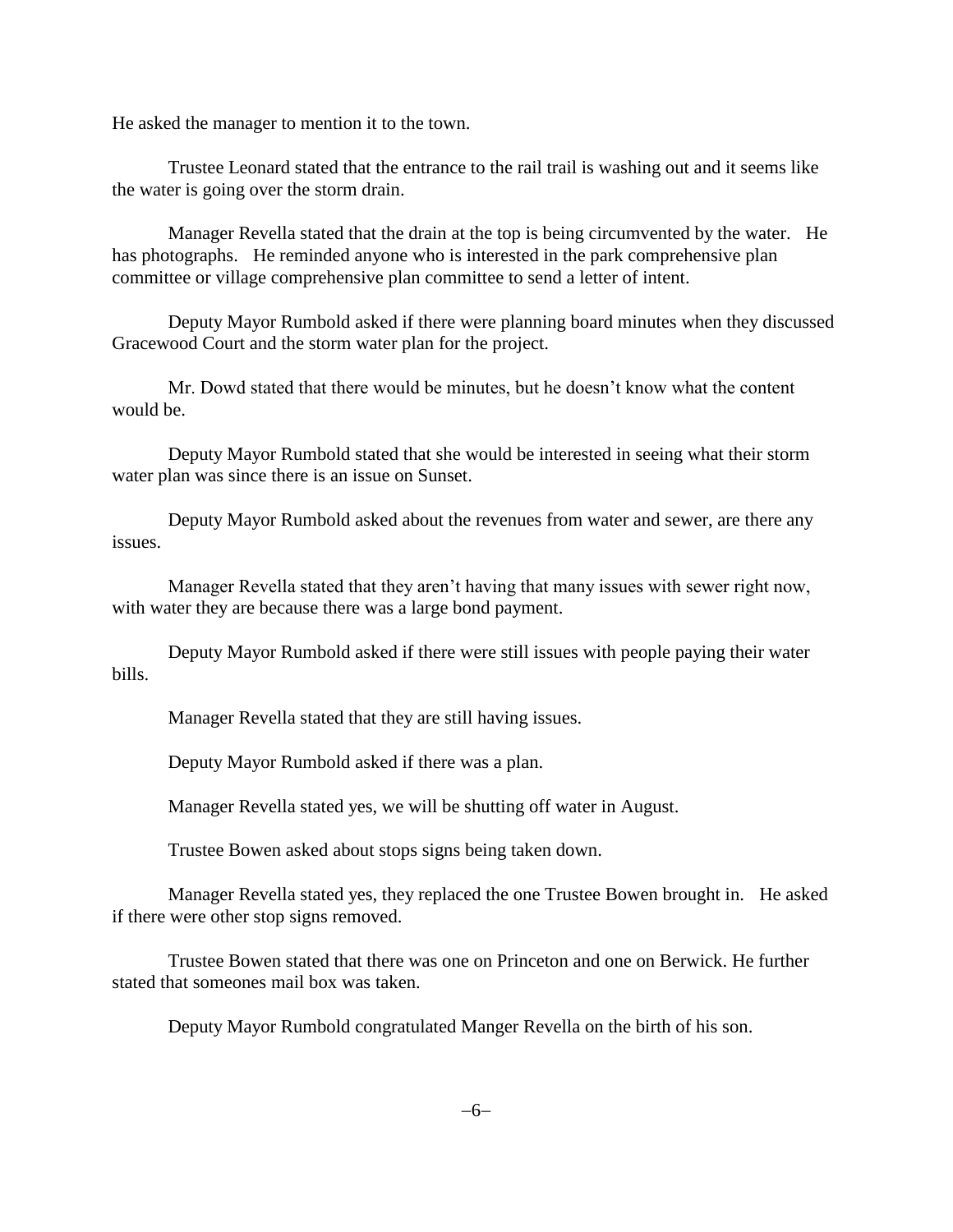Mayor Maher stated that he's gotten a lot of calls about the street sweeper. He asked what the status was.

Manager Revella stated that it was out all day yesterday and today.

Mayor Maher asked how many people were authorized to run the street sweeper.

Manager Revella stated that there are five.

### **Public Comment**

Brenda Adams, 31 Valley Avenue stated that at the Flag Day celebration on June  $13<sup>th</sup>$  a veteran and village resident, Vincent Terrone presented the Mayor with a Village of Walden flag and all the places he took it with him as he went over seas. He gave a list of all the places he was at. She would like to see it displayed prominently.

Lynn Schwandt, 143 N. Montgomery Street asked about the water problem at the Thruway Market last week and the village was down there fixing it. Is the village responsible for that or is the Thruway going to receive a bill.

Manager Revella stated that it was a ten inch water main that broke. We weren't sure where the problem was and once they found it they put a temporary fix on it. They have to reimburse the village for the piece of equipment and they will return the clamp.

Jessica Metzger, 4 Gracewood Court stated that she has questions about the possible dedication of Gracewood Court. The project began in 2003 and the last house was completed in October 2006. Prior to moving to Gracewood Court she lived on Wait Street. Across the street from her is a home that has a thin sliver of property that goes all the way to the edge of Sunset. That piece of property, prior to the Gracewood Court project would get saturated. There is a pipe that continually breaks at the top of Wait Street. When she lived on Wait Street between 1998 and 2005 that pipe was dug up three times. Since she moved that pipe broke three times. There is some kind of natural spring. The engineers showed her maps and there is a natural spring and she thinks that contributes to the problem. In regard to the dedication of Gracewood Court and the paving did the engineer give the village something in writing stating that the asphalt used was road grade.

Manager Revella stated that he wasn't given anything.

Mr. Dowd stated that during the inspection process the engineer is out there to make sure the proper material is being used .

Ms. Metzger stated that she spoke to two professionals with over sixty years experience, collectively, and anyone with an eye can go up there and tell you that is not road grade asphalt,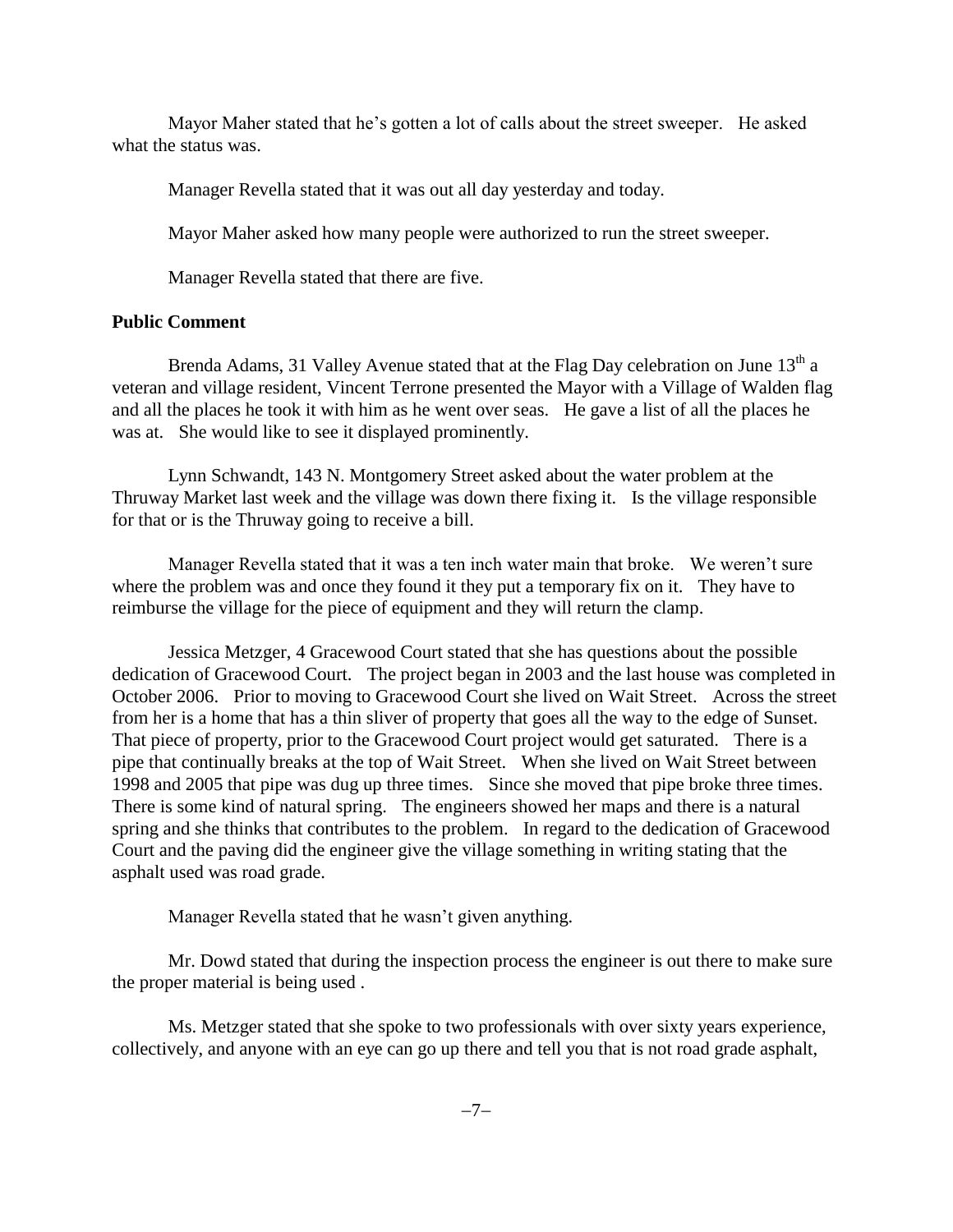it's driveway grade. She has been in here home for more than five years without a dedicated road. She can't see the village accepting that road the way it is.

Becky Pearson, 167 Walnut Street asked if the park property, can it be village property when its owned by the state.

Mr. Dowd stated that they can.

Ms. Pearson asked if the list was found which was made years ago when the Beazer home people came before the board, of what needed to be done.

Mayor Maher stated that when they get that list solidified they will compare it and make sure nothing is inconsistent.

Ms. Pearson stated that she talked about revenue and where the money is going to come from to put the fluoride back into the system. When the board discusses the fluoride she would like to know the boards thoughts on that.

Ms. Pearson suggested the street sweeper come later in the day after people go to work they will have a better chance of cleaning more of the street.

Mary Ellen Matise asked for an update on what is happening at 55 Main Street, the elevator.

Manager Revella stated that the Building Inspector hasn't approved the permit yet, so nothing is happening yet. He did meet with the police, ambulance and fire companies regarding contingency plans. He was assured by Related Management that they will have assistance there and the elevator will be out of service for ten days.

Stephen Flickenschild asked about the Cherry Street building, has anything been written up with regards to work that is suppose to be done on the building.

Manager Revella stated no. He walked through with the engineer and contractor to see the brickwork, replacing windows and taking care of one wall which needs to be replaced.

Mr. Flickenschild asked if there was an estimate of the cost.

Manager Revella stated twenty some thousand.

Mr. Flickenschild asked if they found the reason for the change in that facility.

Manager Revella stated that it was done before the people were working there.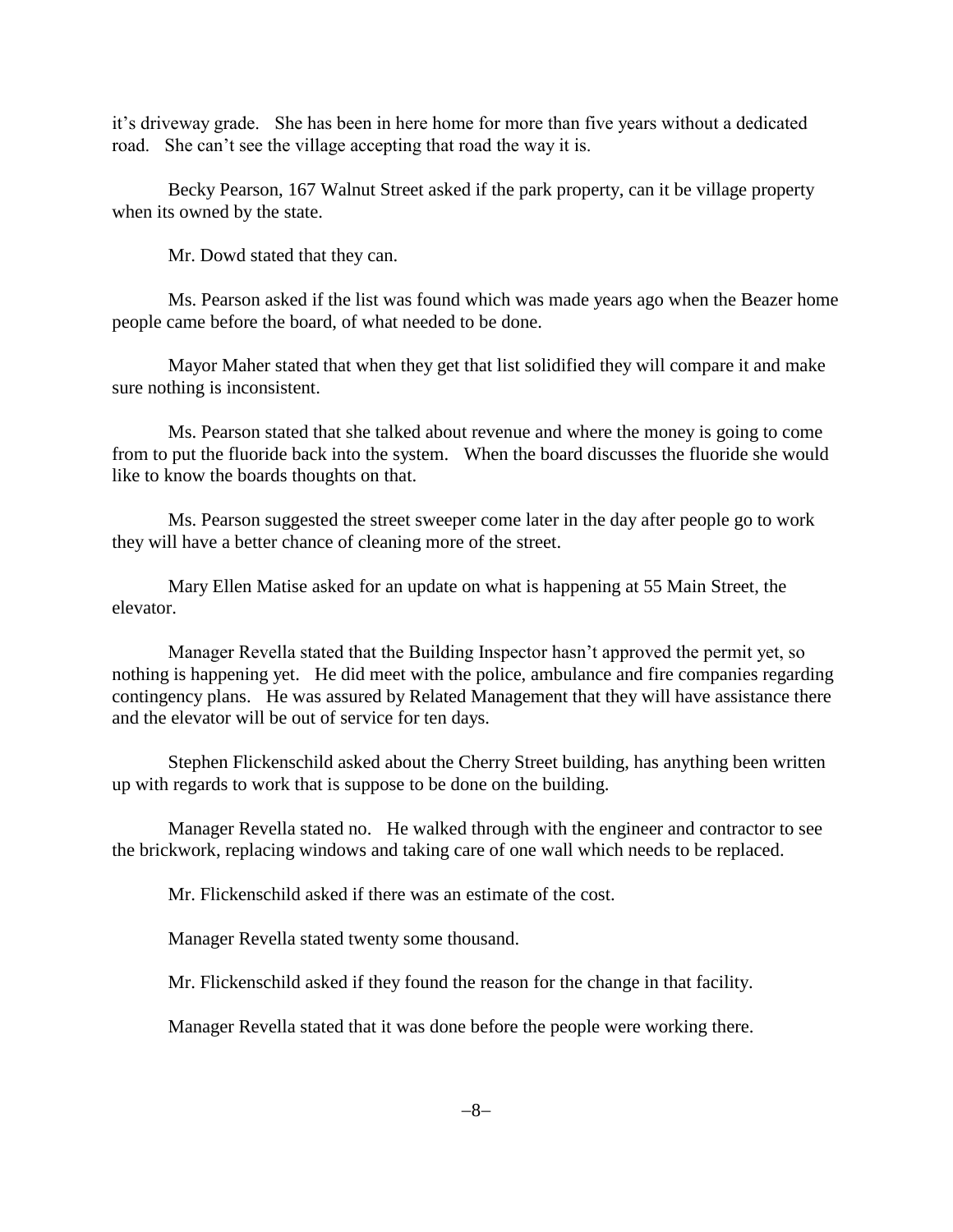Anita Vandermark, 76 Highland Avenue asked how faded does a stop sign have to get before it's replaced.

Manager Revella stated that there are seven stop signs that they are trying to replace. He's not sure if they are under the DOT required illuminessance and reflectivity.

Mrs. Vandermark advised the manager that there is a stop sign by the lower bridge that is faded. She also stated that next Tuesday is National Night Out.

#### **Introductory Local Law No. 3 of 2010, "Parks"**

Trustee Hurd moved to declare a negative declaration and an unlisted action under SEQRA. Seconded by Trustee Penney. All ayes. Motion carried.

Trustee Hurd moved to adopt Introductory Local Law No. 3 of 2010 as Local Law No. 4 of 2010, "Parks". Seconded by Trustee Bowen. All ayes. Local Law adopted.

#### **Introductory Local Law No. 4 of 2010, "Fluoride"**

Mayor Maher stated that they are looking into those funds. It wasn't just fluoride that those funds were taken out of the budget during the budget process, there were other things that went into it. They will have an answer during the public hearing.

Trustee Leonard introduced Introductory Local Law No. 4 of 2010, "Fluoride" and set August  $10^{th}$ , 2010 at 6:30pm for a public hearing. Seconded by Trustee Hurd. All ayes. Motion carried.

#### **Comprehensive Master Plan Committee**

Mayor Maher stated that he has most of the committee formed, but he doesn't have the entire committee formed. There are seven members and they are still missing a representative from the Zoning Board and one at large.

#### **Summer Fest concert - Park Request**

Mayor Maher stated that this event will be August  $14<sup>th</sup>$ , 10am to 8pm. It is a free all day concert featuring over a dozen bands, many local including some from Donna Hall's School of Music. It will provide a great community and family day in the Village of Walden while the same time promoting Dying Decade Clothing Company and raising money for the Jenn Coudrey Memorial Scholarship Fund. Jenn Coudrey was the morning show co-host on 96.9 WRRV from 2000-2004. She was diagnosed with Sarcoma, a rare form of cancer. She lost her battle in 2009. WRRV found the Jennifer Coudrey Memorial Scholarship fund in 2008 to remember Jenn. Dying Decade will purchase their own event liability insurance. Eric DeFont who is the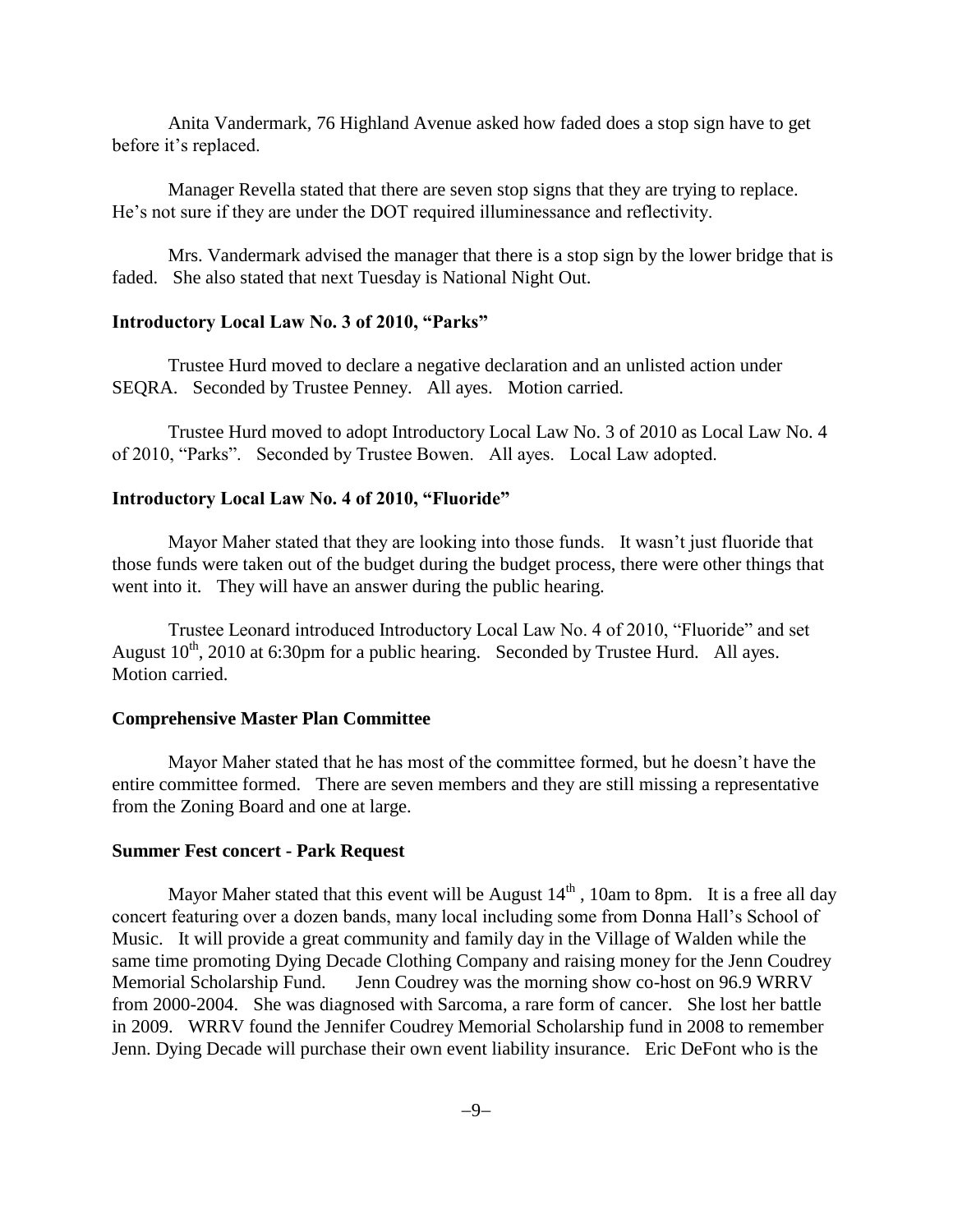representative of Dying Decade Clothing Company has met with the Village Manager, interim of parks and recreation, Police Chief and they have spoken to Mr. Dowd about any legal issues. Chief Holmes has recommended an officer to work as an additional patrol officer 10am to 6pm to handle additional calls. In the evening there will be foot patrol. The chief believes there should be an additional officer on from 6pm to 12am to assist with the event. The cost is two part time officers at \$23.76 an hour, \$332.00. They will be cutting the cost of National Night Out Out by 75% for police services. So there is room to budget anything they do that is not budgeted. Mobile Life will also be there.

Eric DeFont, Dying Decade Clothing Company stated that several of his friends started a clothing company during their second year of college. He has also done a lot of bookings and promotions for bands. They have been very diligent in making sure everything is done right. The have several acoustic acts, several main stage acts, vendors and an art exhibition. It is a free show.

Mr. Dowd stated that if there are going to be food vendors they will need the necessary health department permits.

Deputy Mayor Rumbold asked how many people are they expecting.

Mayor Maher stated that the maximum would be 500.

Deputy Mayor Rumbold stated that the cost to the village is based on that 500 and what if there are more people.

Mayor Maher stated that he said that the only way he would have to get more coverage is if it went into 2500 people and they do not foresee that. It is a rain or shine event.

Trustee Leonard moved to approve the Summer Fest Concert on August 14<sup>th</sup> from 10am to 8pm. Seconded by Trustee Hurd.

Deputy Mayor Rumbold asked if the residents in that area will be notified.

Mayor Maher stated that he would like to write letters to the residents.

Mr. Sebring asked where they are going to park the cars.

Mayor Maher stated that they will park them on the grass.

Mr. Sebring asked what are they going to do with the people that don't want to park in the park. He doesn't want them in front of his house. When the Buddhist have an event they make sure their visitors do not park in front of the residents houses. That should be addressed that all parking will be in the park.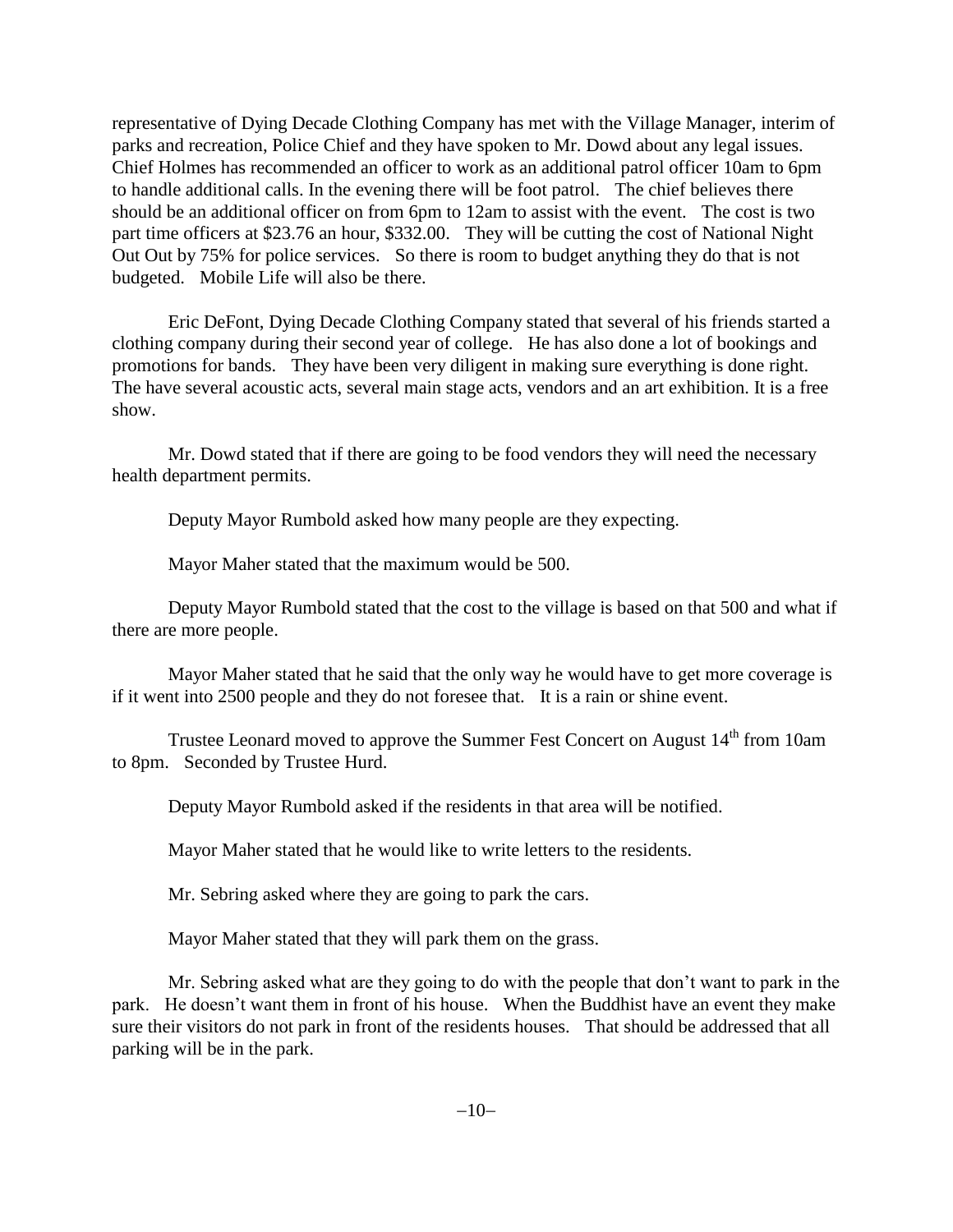Mayor Maher stated that he doesn't have any problem with that.

Deputy Mayor Rumbold asked who is on the board for this organization.

Mr. DeFont stated that it's himself, Chris Olsen and Brian Maher.

Deputy Mayor Rumbold stated that money will be raised for this scholarship for young women in the Hudson Valley, not necessarily the Village of Walden.

Mr. Defont stated that is correct.

Deputy Mayor Rumbold stated that this is a wonderful thing to do and the cause is good, but we strong armed all our department heads during our budget process to bring their budgets down, bare bones, she did speak with Chief Holmes and she said to him that she thinks the board should consider setting a policy that any groups that wants to hold anything like this that they really need to get it in before the budget process. She does understand that there are emergencies. Will they be getting revenue from anywhere for this that the village could be reimbursed for any costs that arise.

Mr. Dowd indicated that the organization can make a donation to the village to cover the costs.

Deputy Mayor Rumbold stated that if the money was staying in Walden then she wouldn't have as much of an issue. Taxpayers will be inconvenienced by it. We have to think about, when we do things like this that it can be unfair.

Mayor Maher stated that you have to think about the positive impact its going to have on the Village of Walden. It is going to be great for the image, WRRV will be in the Village of Walden to promote the Village of Walden. That is priceless.

Deputy Mayor Rumbold stated that we have to be responsible, not only to our taxpayers, but fair to our department heads.

Trustee Norman stated that she feels this is a nice idea and it will bring something to the Village of Walden, from the beginning he said everything is free, if everything is free how are you making money on this.

Mayor Maher stated that there will be a raffles.

Mr. Dowd advised them that they have to apply to the State for a permit to have the raffle.

Ms. Schwandt asked if it is a conflict having the mayor on their board.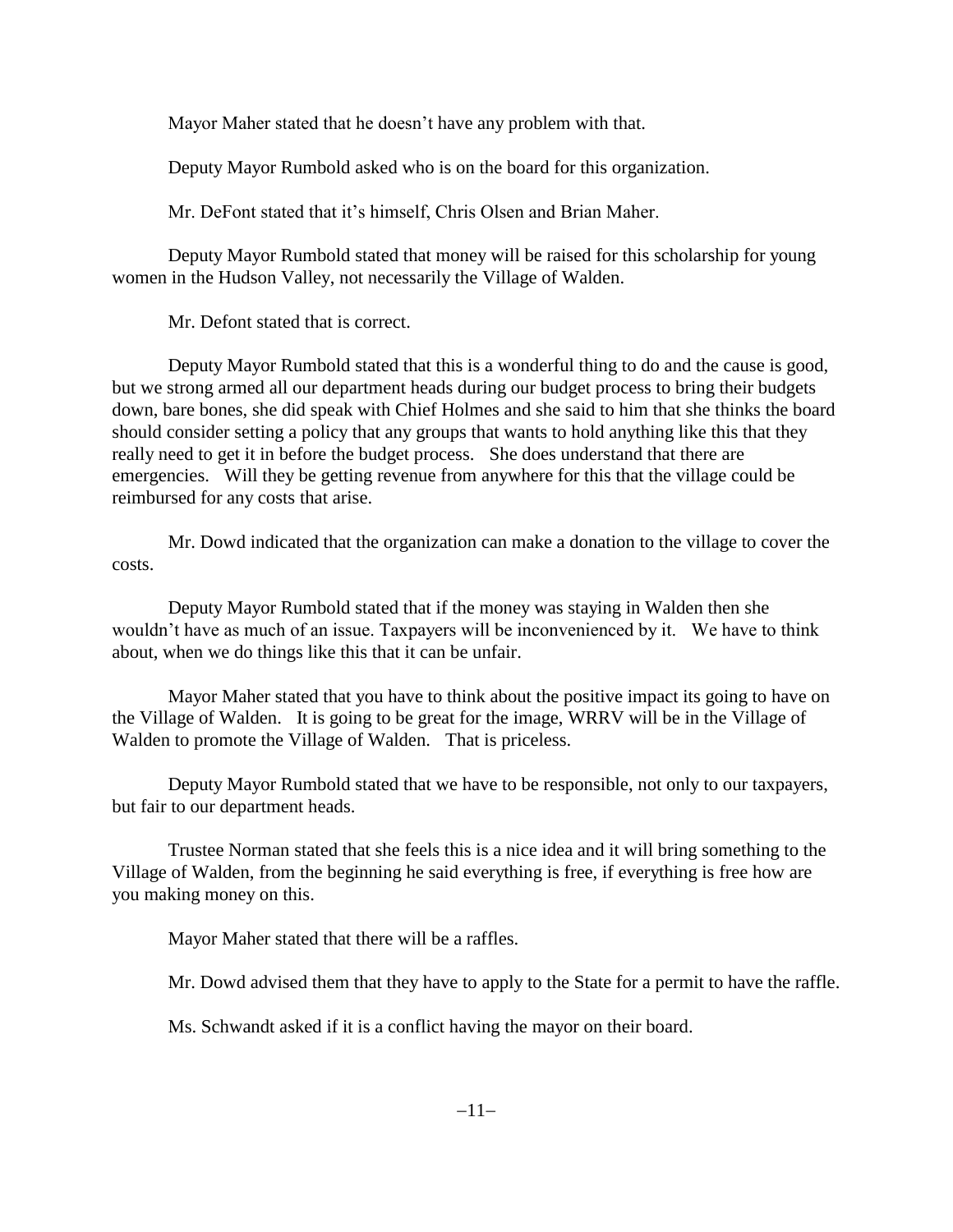Mayor Maher stated that Mr. Defont misspoke, he is not on his board.

Trustee Hurd stated yes there is a cost associated with it, but if its done properly it will bring a lot of people into the village and it show why this village is actively engaged with residents in our village.

Trustee Leonard stated that he was very happy to see the whole thing laid out in writing. If they want to change the policy that should be on the agenda in the future.

Mayor Maher asked the manager and attorney to look into some details about setting policy and bring it up for discussion at the next meeting.

All ayes. Motion carried.

## **Introductory Local Law No. 5 of 2010, "Enforcement of Fire Lanes"**

Mr. Dowd stated that after the board passed the fire land local law at the last meeting the Building Inspector asked that they authorize the Police Department, the Police Chief specifically under Chapter 9 to enforce it by issuing appearance tickets. That is what this local law does.

Trustee Bowen introduced Local Law No. 5 of 2010, "Enforcement of Fire Lanes" and set a public hearing for August  $10^{th}$ , 2010 at 7pm. Seconded by Trustee Hurd. All ayes. Motion carried.

## **Walden Local Development Corporation Agreement**

Mr. Dowd explained that he and the mayor met with Mr. Kirnan and Mr. Olley from the WLDC to talk about the \$50,000 grant that the village is giving to the LDC. They ran into a road block with what the terms should be. They fashioned any agreement that satisfies all parties and protects the village because it defines what the money should be used for, how the money will be given to the LDC, what happens in the event they don't use it for that particular purpose or they fail to follow the rules of the game. He prepared the agreement and the LDC has signed it.

Trustee Hurd asked what changes were made.

Mr. Dowd stated that one of the first issues was how many units have to be low or moderate income. The village went by what they had gotten verbally from HUD, that it had to be 50% or more of low or moderate. This board said they wanted moderate. So, the agreement calls for moderate and 50%. The LDC has asked and Mr. Revella has written a letter to HUD seeking in writing a clarification of the percentage. They said in the agreement that it's 50% or more have to moderate, but if HUD responds in writing that says the percentage is different, what ever HUD says is what they have to follow. Originally the agreement called for us to get a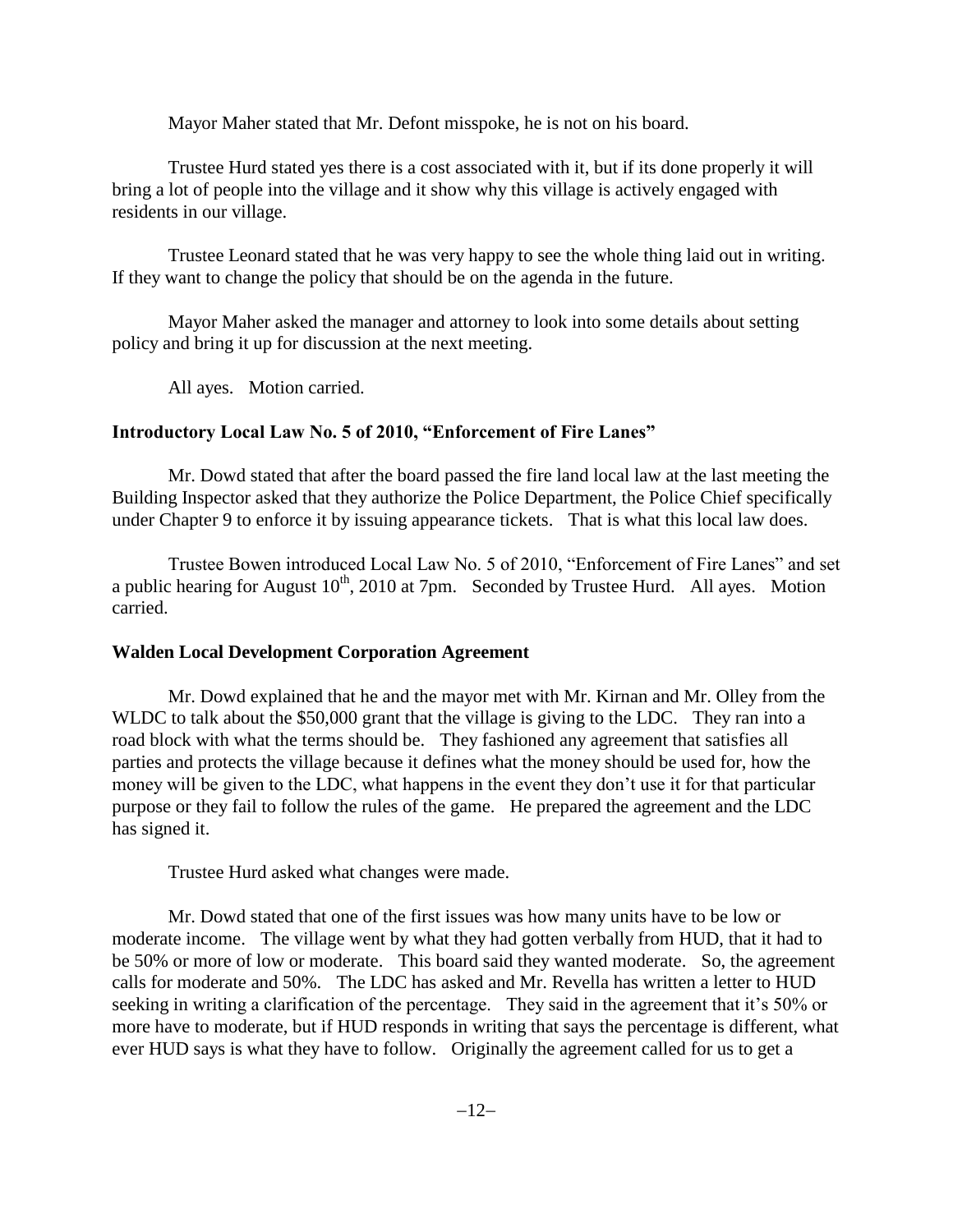voucher from them for the entire \$50,000, they take the money and put it in their bank account. They wrote that they will submit vouchers to the village on a continuous basis with documentation so they will pay it out as they need it. It also says that if in fact as they do the environmentals that there is reason for not going forward with the deal any money unexpended, it's forgiven. This does not commit the village to any funds in the future. It's a case by case basis.

Deputy Mayor Rumbold asked if the village is entitled to the same documentation that they get from any experts or is that something they will share.

Mr. Dowd stated that they will give the village documentation on the project so long as it does not in any way shape or form jeopardize what ever there contracts are that may be confidential. They have to give the village the environmental report.

Trustee Hurd moved to authorize the Mayor to sign the agreement with the Walden Local Development Corporation. Seconded by Trustee Leonard. All ayes. Motion carried.

### **Website Progress**

Mayor Maher stated that he and the manager have been meeting with several individuals and businesses about the web site.

Manager Revella stated that they were looking into costs with the current web maintenance team and others to see if they could save money and whether it would be prudent to change. They looked at ways to make the system user friendly to an asp system where each department could have their own page. They still have a couple meetings with other companies and then they will bring it to the board.

## **Update on Sound System**

Mayor Maher stated that he met with Judge Ozman and the committee will have another meeting to bring to the board recommendations to finally act on having a sound system put in place. They will be doing the project in two parts. A sound system must come in.

## **Municipal Square**

Manager Revella stated that he did solicit architects in the area and the closest price he got was \$115.00 per hour. He feels the best method would be to utilize Mr. Flickenschild's services for the design process. He feels the board should listen to the Community Councils presentation prior to acting.

Jodi Lynn stated that Walden Community Council has money earmarked for street scape within the target area for their 2008 Main Street grant which includes Municipal Square. They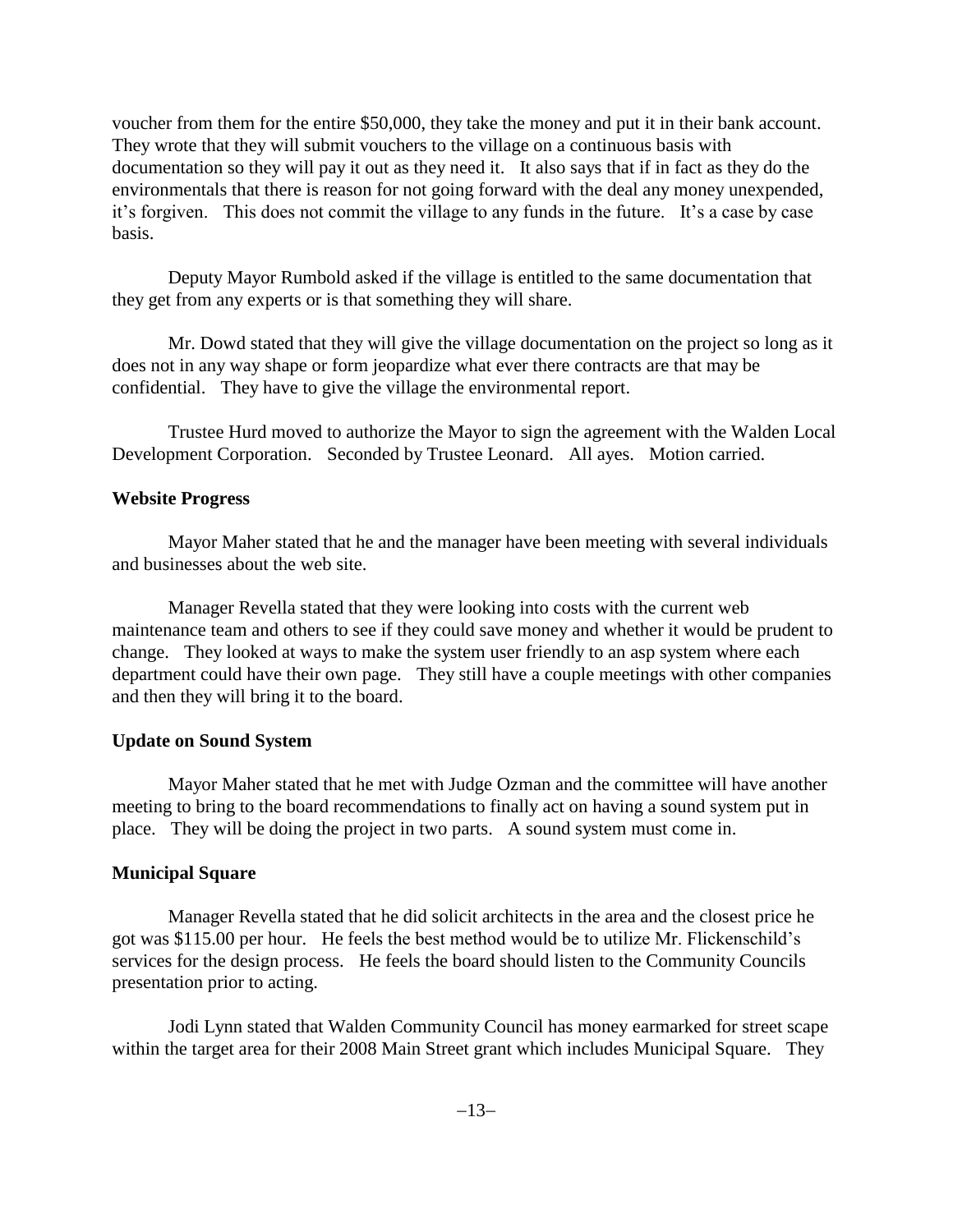understand that one plan has been submitted. They come to the board tonight with a second plan and they would like to discuss both of them. They would like a decision one way or the other because they have deadlines. The money has to be disbursed by August  $29<sup>th</sup>$  or else they will lose it. They would like to add park benches outside the municipal building, they would also like to purchase recycle garbage cans and a free standing sign to be outside the municipal building. They have \$8400 to spend. They estimate it will cost \$6500. There was a second plan to enlarge the village square which includes pavers, crosswalks, seating area, flowers and shrubs. There would be no traffic changes. They estimate \$4000 in materials only. An engineer would have to be hired for that project and not for the first project. They need the villages approval to move forward and it has to be approved by the state and also SHPO clearance as well.

Trustee Hurd stated that it was his understanding that the cutoff date was to approve an architect to present plan ideas.

Manager Revella stated no, it was for funding the project.

Trustee Hurd asked how can they fund a project the board hasn't seen and the village people haven't had a chance to look at. He thought they were approving funding for plans to be presented to the board and studied and if it was to change the square have it subject to a permissive referendum.

Ms. Lynn stated that plan was broad and big and might not work within the time frame so that is why they are presenting the second plan. If there was any money left over perhaps that money could be earmarked for the second plan. They need to move forward.

Mr. Freeman passed around pictures of signs, benches and garbage cans and indicated that they can provide additional concepts.

Mayor Maher stated that because this has to happen quickly he would like public input. The public can have their input during public comment.

Ms. Lynn stated that the Community Council does not have the ability to pay for all of this in one shot in order to get the reimbursement back. Her contact at the state advised her that sometimes the organization will request that the municipality pay for it and then they are reimbursed by the state.

Mr. Dowd stated that he has budgetary concerns as to where the money is coming out of.

Mayor Maher asked what the time line was on the state reimbursing the village.

Ms. Lynn stated that reimbursement comes back within two weeks.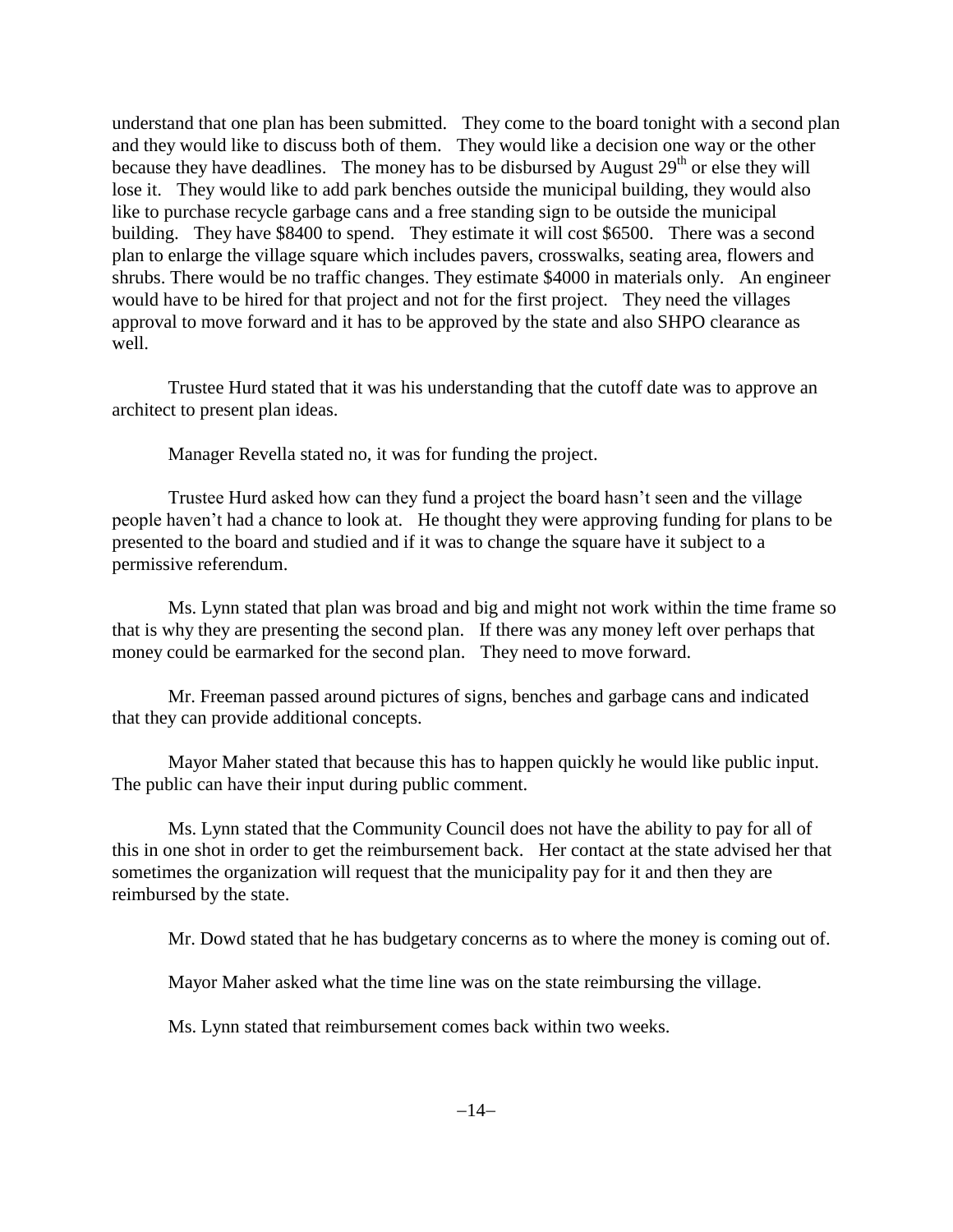Mayor Maher asked what the board thinks of where the benches will be placed.

Trustee Hurd asked if there was room by the Firemen's Memorial for benches.

Mr. Freedman stated that isn't part of this target zone, that is 2010. They are thinking of putting benches on the library side of the building.

Trustee Bowen suggested they put flowers by the benches.

Mayor Maher stated that the board liked the second design of the sign, the recyclables and the benches toward the side of the library rather then in front of the building and putting flowers in front of the building.

Mr. Freedman stated that the benches will be in front of the building with flowers buckets between the benches and two benches on the side.

Ms. Schwandt stated that she is concerned with the benches in front of the chief's office. If a child stands on the bench they can go right through the window.

Mr. Flickenschild stated that if it's within 18 inches it has to be tempered glass.

Mr. Freedman stated that this does not change the code of the building.

Jessica Metzger stated that again she is sitting here tonight and it's rush, rush, rush. It's very hasty and very bad. You have a chief's office and sergeants office, they hold interviews and meetings in those offices.

Trustee Norman stated that you have a library in this building and people come out and stand out front and converse. She doesn't see the problem with the benches out front.

Ms. Metzger stated that she is not against it, the benches would be more suited on the other side of the building. She also stated that the sign has to match the building.

Mr. Freedman stated that SHPO has to approve the design concept so aesthetically it will look fine.

Ms. Metzger stated that they should speak to the chief about this.

Mayor Maher asked if the chief has seen these plans.

Ms. Lynn stated no. She also stated that municipal square is the area where the most things take place and it would be nice to make it user friendly. They are doing the best they can with the time frame they have.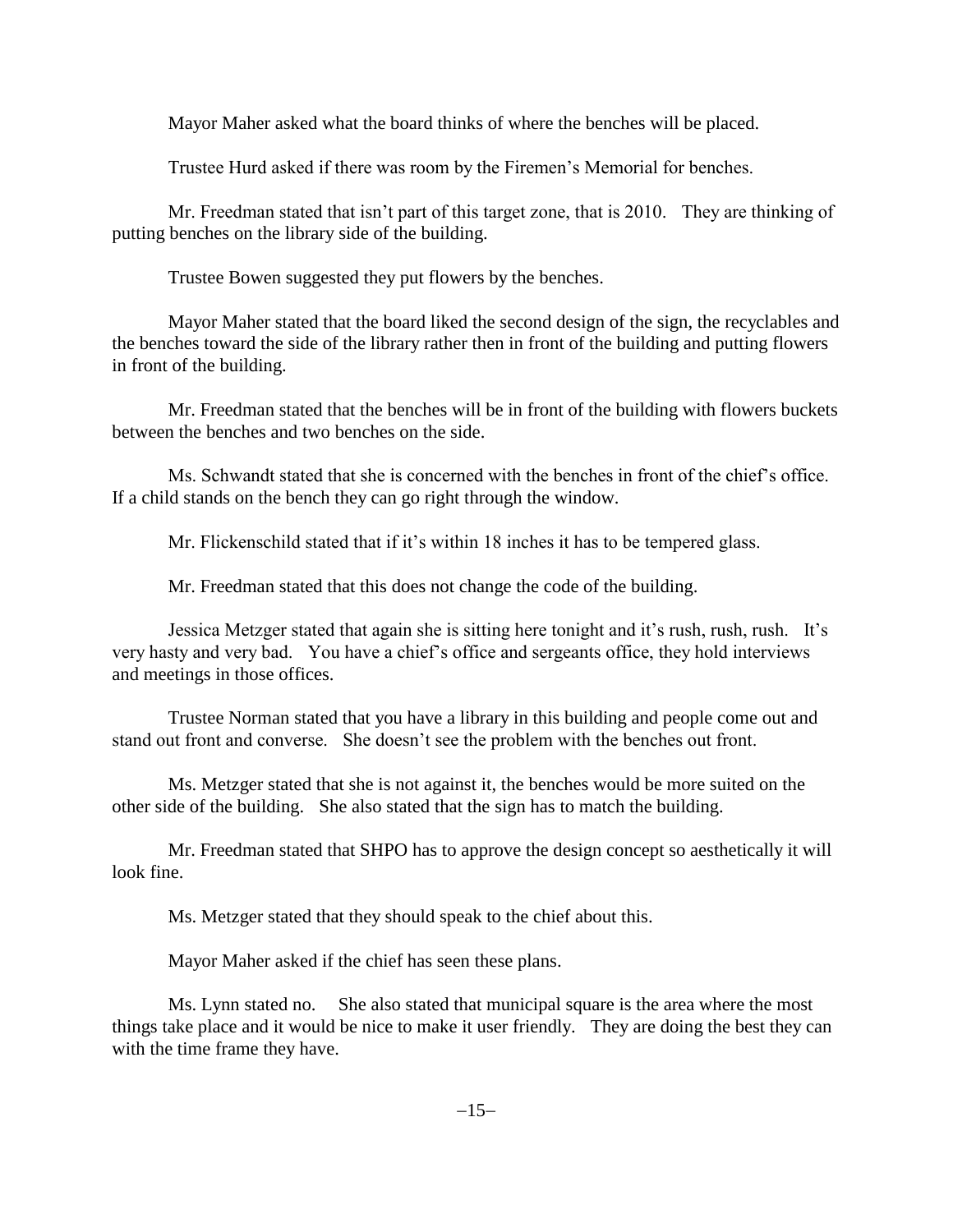Becky Pearson stated that she likes the idea of garbage cans and benches. She suggested instead of cement to lay brick under the benches.

Ms. Lynn stated that it would be nice to see recycling cans at the park too.

Manager Revella stated that next year they could budget for recycling cans for the park.

George Brown stated that there is a call box on the municipal building so you have to be careful where the sign goes.

Mr. Sebring suggested the village get permission from the Episcopal Church to put them on their property.

Trustee Hurd stated that the board as elected officials answer to the public and the public expects the board to make decisions that affect the community. You almost get the feeling that the community council is saying here's the project, this is what we are going do.

Ms. Lynn stated that she apologizes if that is how they come across, that is not how they are.

Trustee Hurd stated that policy decisions have to stay with this board first and then the community council can work within the framework of the policy set by this board or any future board.

Ms. Lynn stated that this is a learning process for them and they will take everything seriously under advisement.

Mayor Maher stated that he doesn't think it would be hasty. This is the situation we are in and you have to deal with this situation. So, what are we going to do, how can we help each other and how can we help the community. We need to give this project approval or not give this project approval. There are options. It doesn't bind us into one look. The Walden Community Council has done a great deal for this village and they won't let us down.

Trustee Leonard asked if they have to use this money up before they can put their application for the second grant.

Ms. Lynn stated that their application is already in, but it's on a scoring process, so it would look better to administer this grant to it's full capacity.

Ms. Adams stated that if you don't complete the grant the next one goes to the bottom of the pile. You can purchase the equipment now and later decide where it will go.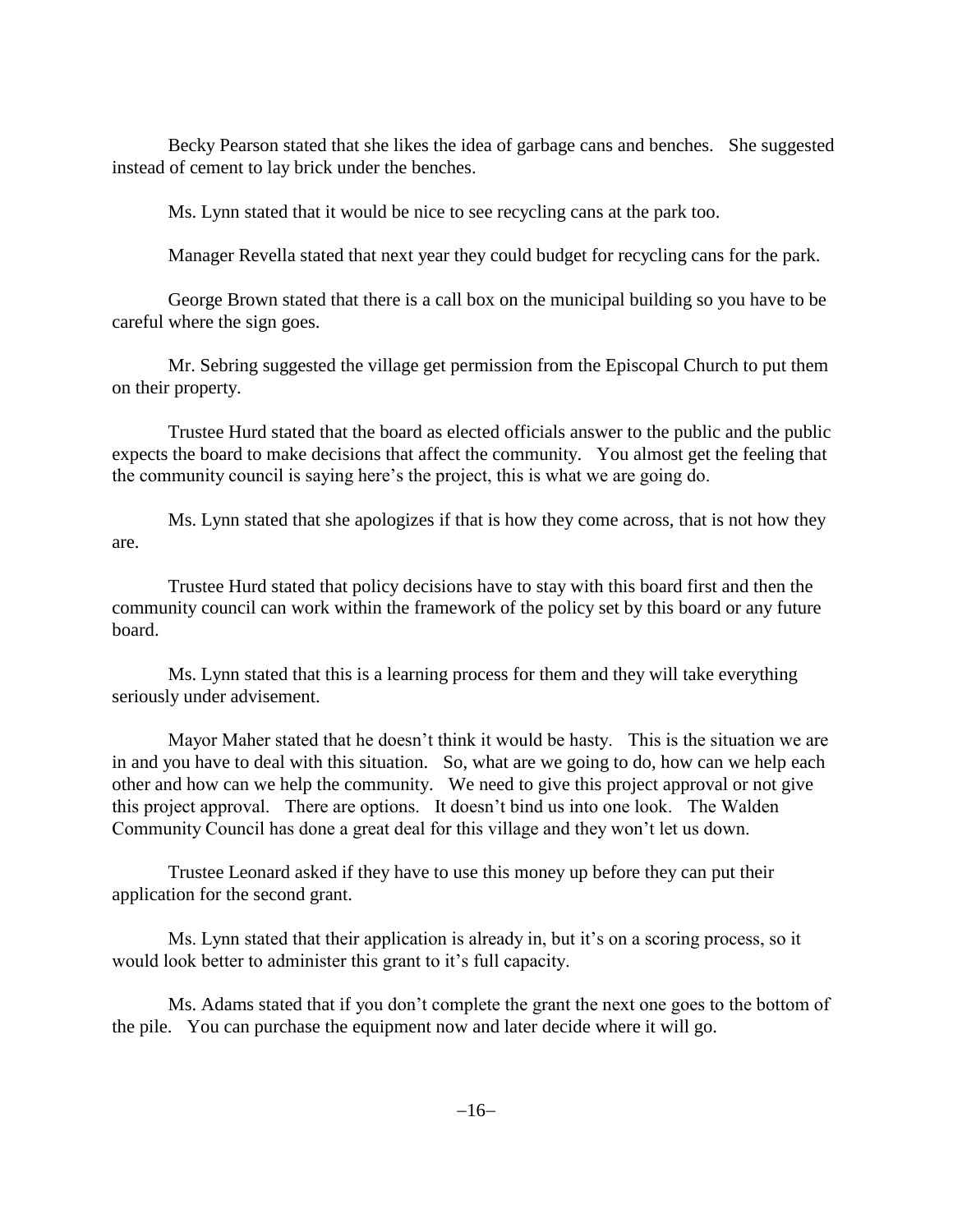Derek Penney stated that this is a great project. He would rather see them stumble and come to the board hastily then not come at all.

Ms. Matise asked about the recycling cans. She asked if Main Street qualifies.

Mr. Freedman stated no.

Ms. Metzger stated that her hasty comment was not directed at the Walden Community Council, it was directed at the board and there hasty history.

Mr. Millspaugh suggested a sign be curb side in front of the building announcing meetings.

Ms. Pearson suggested they attach the sign to the building.

Mayor Maher asked the manager where the money was going to come from.

Manager Revella stated from the capital projects.

Mayor Maher asked if it could come from the park and recreation budget.

Manager Revella stated that if it's reimbursed then its not an issue.

Trustee Hurd asked if the project doesn't go right and they have to move the benches, does that negate the grant.

Manager Revella stated that they have to utilize the materials for seven years.

Ms. Lynn stated that they have to sketch out where the benches are going to be so they state can approve the project.

Mayor Maher asked the attorney if he felt it's okay for the board to make a decision.

Mr. Dowd indicated that there should be a written memorandum between the village and the community council that we are going to be reimbursed.

Mr. Dowd asked if the village was putting up \$8400.

Mr. Freedman stated that it would be between \$8400 and \$10,000.

Manager Revella stated that if someone doesn't utilize their funds it could be up to \$10,000.

Trustee Bowen asked if that include material and labor.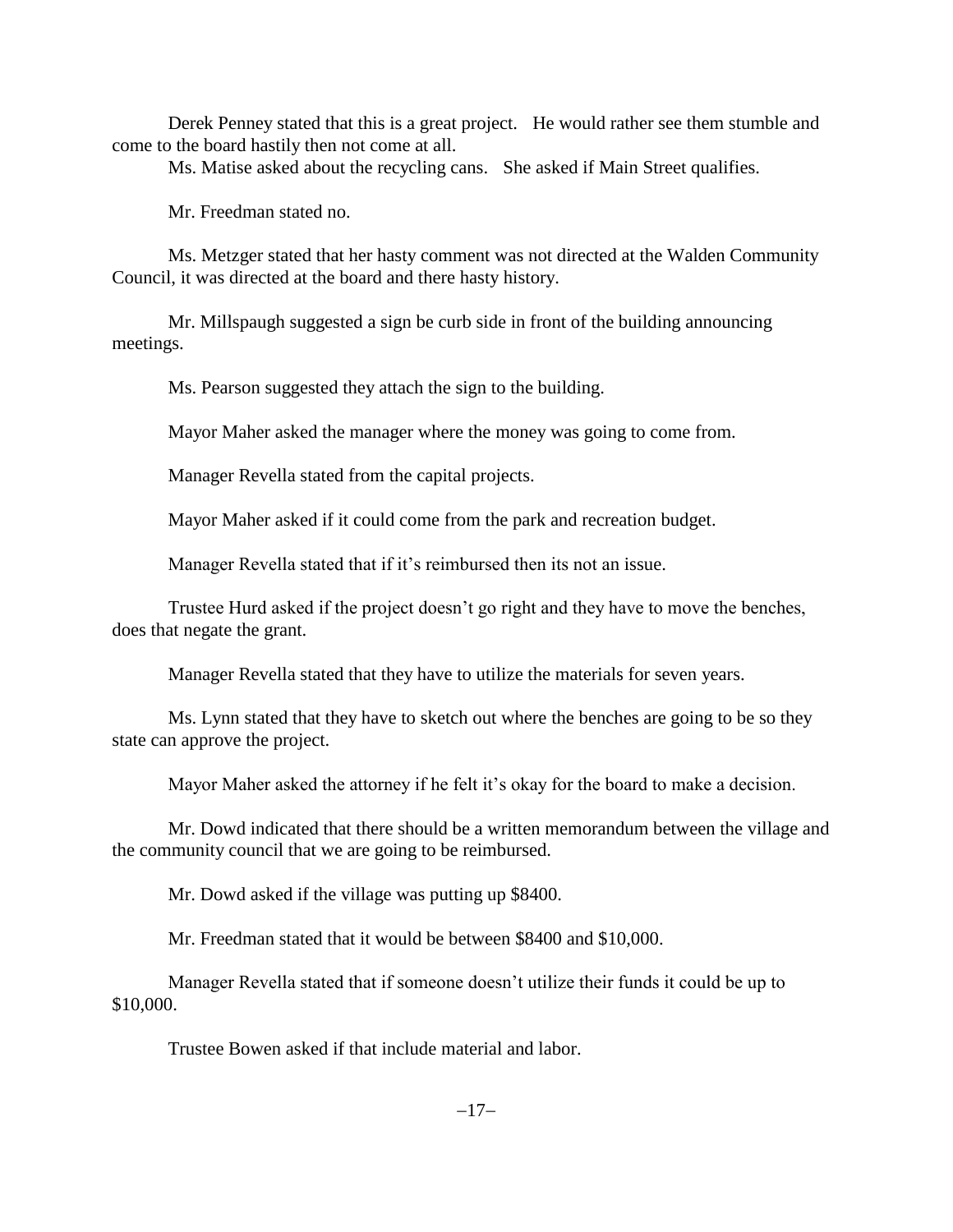Mr. Freedman stated that they are relying on the village for the labor.

Trustee Norman moved to approve the scope of the project, benches, signs and recycling cans. Seconded by Deputy Mayor Rumbold. All ayes. Motion carried.

Trustee Bowen moved to authorize the manager to sign a contract with the Walden Community Council for the use of up to \$10,000 of village funds which will be received from Walden Community Council and go into Gifts and Donations, building maintenance to front the money to be reimbursed to WCC by the State back to the village. Seconded by Trustee Hurd.

Deputy Mayor Rumbold stated that it may seem hasty, but she doesn't know what else to do. The next meeting isn't until August  $10<sup>th</sup>$ , there won't be enough time.

All ayes. Motion carried.

### **Municipal Square**

Manager Revella stated that with the other project they won't have to be so tied into a deadline. He would like to discuss it and have some time to contemplate it with the public. He passed around sketches of the municipal square design.

Trustee Hurd suggested they post the sketches on the web site so people could take a look at them.

Manager Revella stated that if the village was able to use Mr. Flickenschild's services he would do a professional rendering to show on line, under the terms he proposed to us.

Trustee Hurd stated that the village does not have the funding for that.

Mr. Dowd stated that now you don't have the funding because of the change in the grant.

Manager Revella stated that they may. He will talk to the treasurer. He can't put the sketches on line.

## **Valley Avenue Block Party**

Manager Revella stated that the residents on Valley Avenue want to hold the second annual Valley Avenue neighborhood block party on August 28, 2010 with a rain date of August 28<sup>th</sup>. They want permission to block off Valley Avenue from William Street to Woodruff Street. They have a petition with permission from the residents of the blocked off area.

Brenda Adams stated that they want permission to close the street from 10am to 6pm. Last year it worked out very nicely. The picnic goes from 12 to 5pm.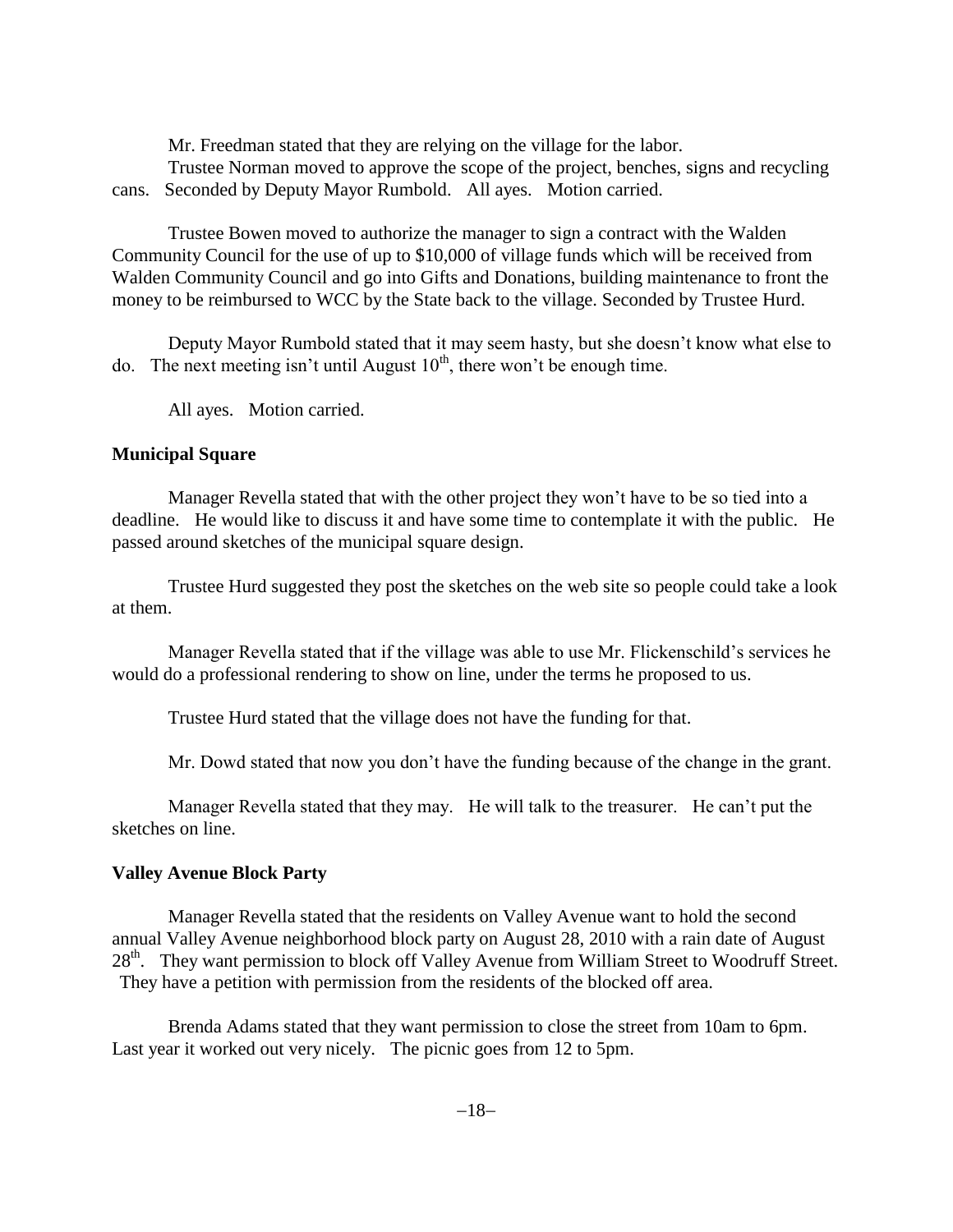Trustee Norman moved to approve the block party on Valley Avenue on August  $28<sup>th</sup>$ , 2010. Seconded by Trustee Hurd. All ayes. Motion carried.

## **Public Comments on Business of the Board**

Jessica Metzger, 4 Gracewood Court stated that the way to stop hasty decisions is to simply say no, you did not come before us in a timely manner and given us the information that we need. The board has set a precedent in the recent months where they are being bombarded with things which has caused the board more work and more committees to be formed. Just like the fluoride, she didn't see anywhere that this was being discussed for a year. She heard it being discussed during one budget work session. That was the only time she heard it discussed. She asked if there are board minutes where it was discussed.

Mayor Maher stated that he will have to check it.

Deputy Mayor Rumbold stated that it was at a budget work session.

Ms. Metzger stated that she is in favor of spending the money for the summer fest. As far as the parking, she lives on a public street and she can't control if someone parks in front of her home. People shouldn't be complaining about people parking in front of their homes to attend an event for a couple hours.

Trustee Norman stated that she totally disagrees with Ms. Metzger because her son lives on Sherman Avenue and Edmunds Lane and when the Buddhist have their events signs are put out. At one time people just parked on his lawn and they never asked.

Becky Pearson stated that with regards to the WLDC agreement this board voted on something that they didn't even see a copy of.

Mayor Maher stated that is not true, everyone had a copy.

Ms. Pearson stated that they were asking lots of questions.

Mayor Maher stated that so the board could speak out and have a discussions. The board did get the information.

Marcus Millspaugh asked about the fire lane parking and enforcement. He came down Ulster Avenue the other day and there was a car parked on the sidewalk. Can the police issue tickets.

Manager Revella stated yes they can.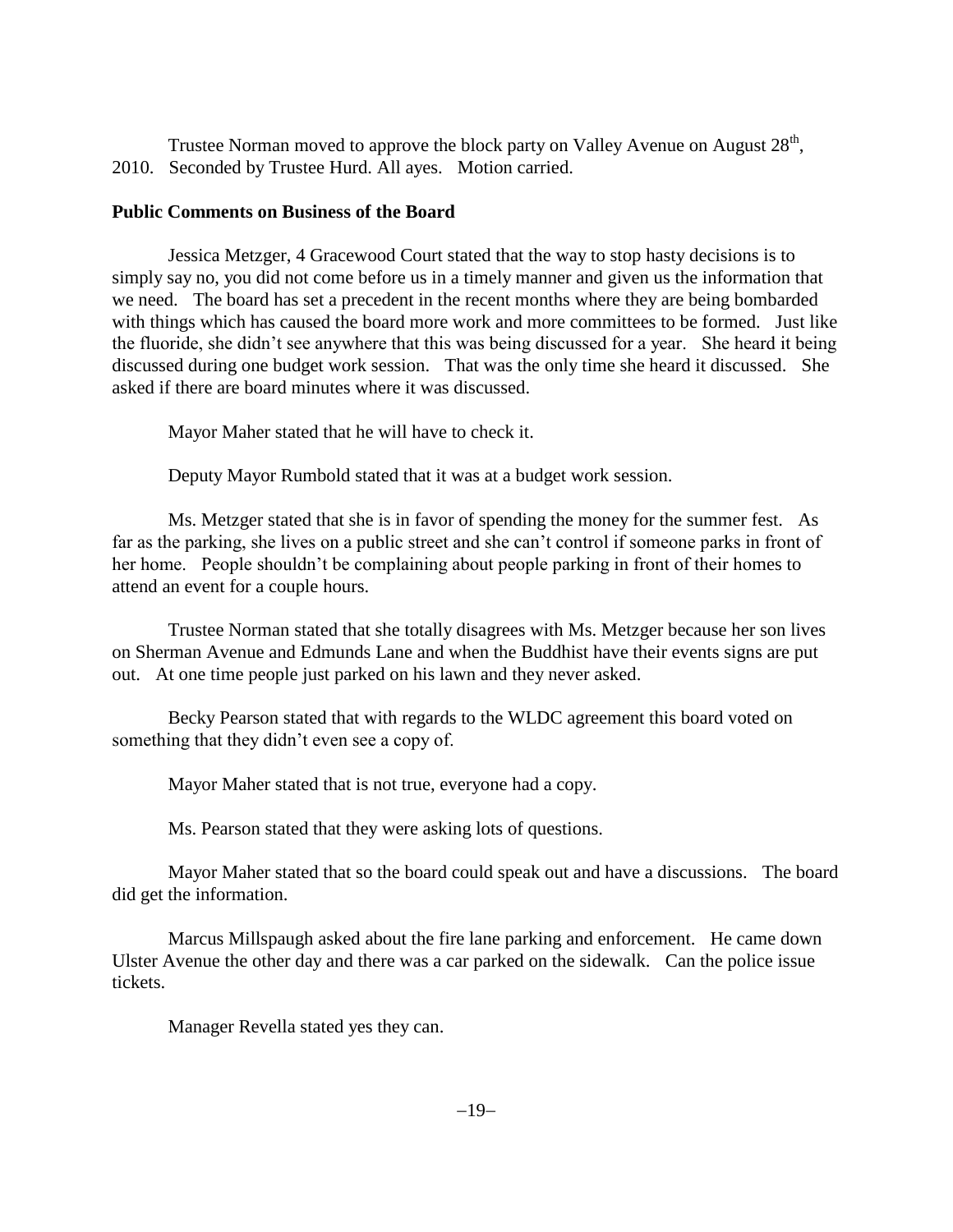Mary Ellen Matise asked how many people are on the Master Plan Committee.

Mayor Maher stated that there are seven right now.

Mary Ellen Matise stated that she was told she would be on the committee.

Mayor Maher stated that he will check into that.

Deputy Mayor Rumbold stated that a comment was made for her to be on it.

Trustee Norman stated that she made that comment.

Derek Penney stated that he can understand peoples concerns about parking for the summer fest, but in this economy our village needs stuff like this to bring people into the village.

## **Approval of the Minutes**

Deputy Mayor Rumbold moved to adopt the minutes of July 13, 2010. Seconded by Trustee Hurd.

Manager Revella stated that he gave the clerk some corrections.

All ayes. Minutes adopted.

## **Audited Bills**

Trustee Norman moved to pay the audited bills of July 27, 2010. Seconded by Trustee Penney.

Trustee Bowen asked if there was any way they could have a village credit card given out so when people go on business trips or projects they have to attend its not out of their pocket.

Manager Revella stated that the treasurer does not feel it's a good idea. He asked if the board wanted the treasurer at the next meeting to discuss this.

Trustee Bowen stated that he thinks they should.

All ayes. Motion carried.

## **Correspondence**

Trustee Norman advised the board that there will be a benefit at Top Notch for Wayne Ebneter who was in a motor cycle accident. The benefit will be Sunday, August  $1<sup>st</sup>$ . Also, his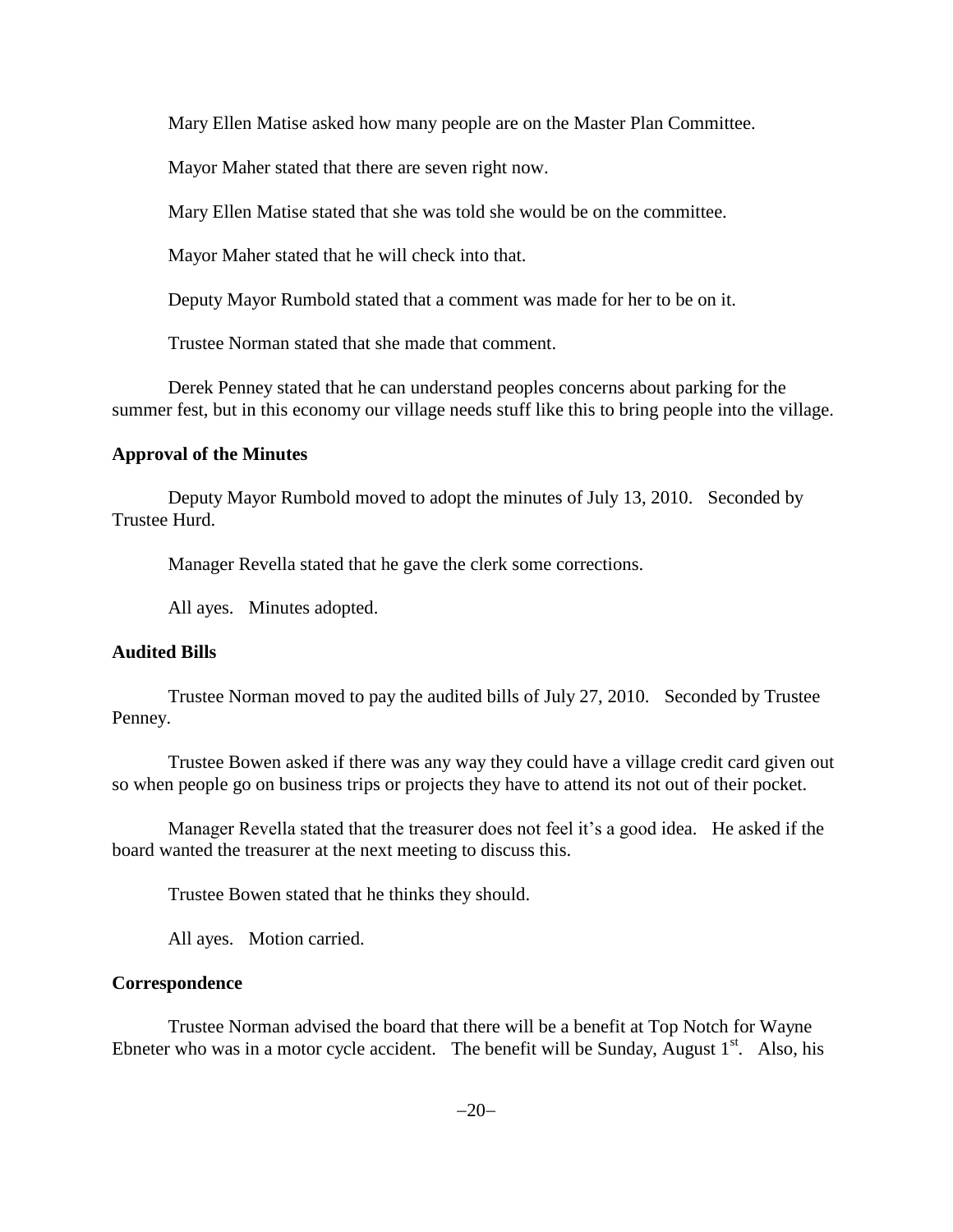mother asks people to send cards.

## **Board Comments**

Trustee Leonard stated that the summer recreation program is going very well.

Deputy Mayor Rumbold stated that there are needs at the teen center. They need more games.

Pat Glass stated that she is donating her husbands poker table, no money is involved. She asked Mr. Bliss if they can give the Friday night winners movie tickets.

Trustee Hurd asked the manager to get trail etiquette signs posted.

Manager Revella stated that there is one at the beginning of the trail.

Trustee Hurd suggested very large signs at both ends of the trail.

Trustee Norman stated that the flags of the villages  $125<sup>th</sup>$  anniversary are still up. Nothing has been done on the west side, except for the beautiful Veterans Park.. The flower buckets were never put over there. She has never gotten an answer as to where the flags are. She would like to get flags up before fall. The flags on the Memorial Bridge need to be rotated.

Trustee Norman also stated that people go to Bradley Field with there dogs and do not pick up after there dogs. She asked that signs be posted.

Deputy Mayor Rumbold suggested doggie bags be put at Bradley Park.

Trustee Leonard stated that Mr. Valk is offering the village the original Didsbury Theater signs to be displayed.

Manager Revella stated that Mr. Lustig offered to the village one of the original knives from the Walden Knife Works if the village ever does the knife museum.

Mayor Maher stated that on August  $7<sup>th</sup>$  the village will be holding the 1<sup>st</sup> Annual 6K Race in memory of Ron MacDonald at 8:30am at James Olley Park. Next Tuesday is National Night Out with fire works. Little Miss Walden participated in the last fund raiser and she helped raise over \$750.

The mayor also indicated that he has been doing ride alongs with the Police Department. You really learn a lot. The manager also offered any of the trustees that want to take the day and ride along with him. He does a lot of work and he should be commended.